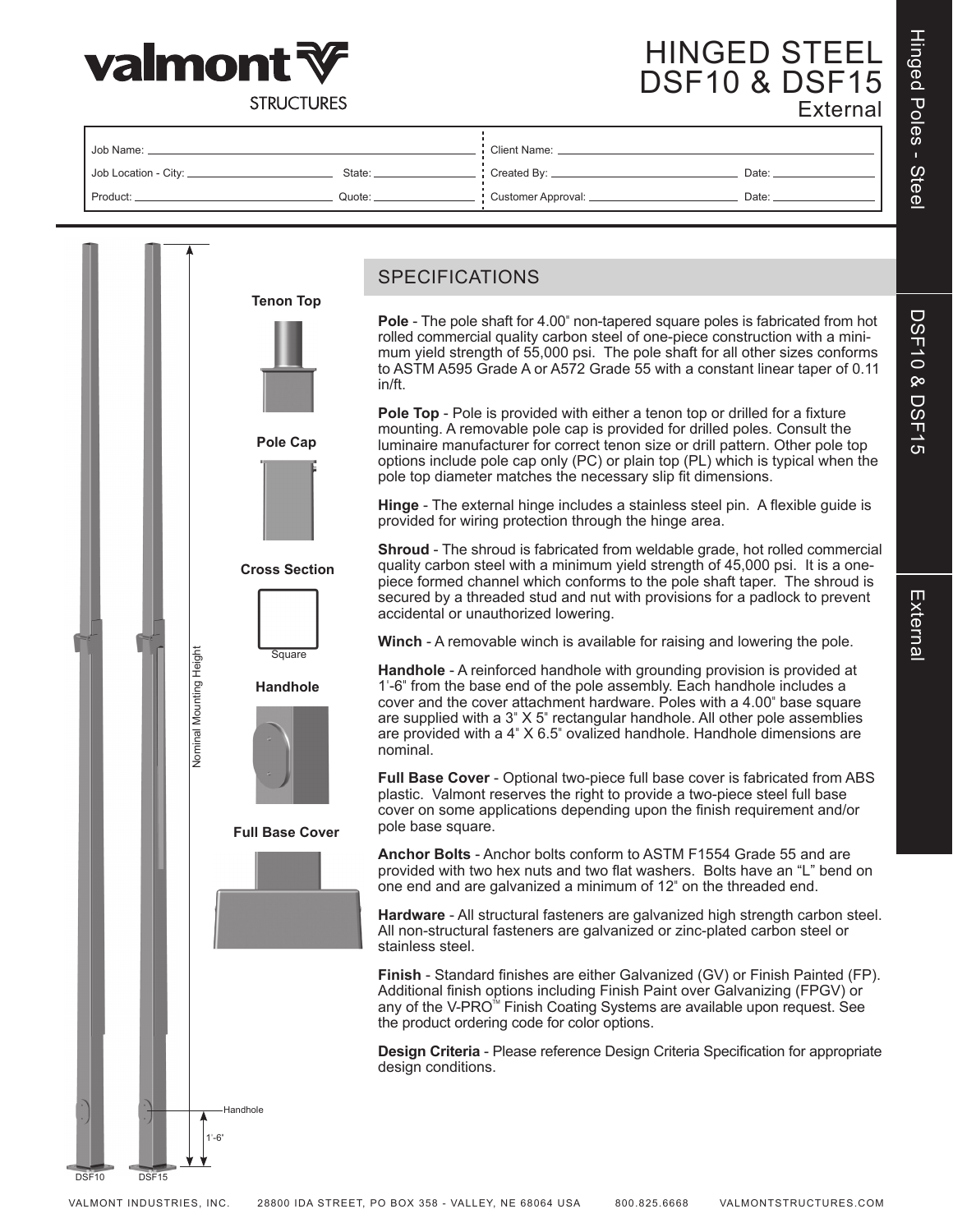# HINGED STEEL DSF10 & DSF15 External



**STRUCTURES** 

| Job Name: _             |        | <b>Client Name:</b> |       |  |  |
|-------------------------|--------|---------------------|-------|--|--|
| Job Location - City: __ | State: | Created By: __      | Date: |  |  |
| Product:                | Quote: | Customer Approval:  | Date: |  |  |

### DESIGNATION, LOAD AND DIMENSIONAL DATA

| <b>DESIGN INFORMATION</b>                   |                                                       |                                                  |                                          |                                            |                                          |                                                                                                           | POLE DIMENSIONS                  |                   |                            |                                                  |                              | <b>DESIGNATION</b> |
|---------------------------------------------|-------------------------------------------------------|--------------------------------------------------|------------------------------------------|--------------------------------------------|------------------------------------------|-----------------------------------------------------------------------------------------------------------|----------------------------------|-------------------|----------------------------|--------------------------------------------------|------------------------------|--------------------|
|                                             | 80 MPH<br>w/1.3 GUST                                  |                                                  |                                          | <b>90 MPH</b><br>w/1.3 GUST                | <b>100 MPH</b><br>w/1.3 GUST             |                                                                                                           |                                  |                   |                            |                                                  |                              |                    |
| <b>NOMINAL</b><br>MOUNTING<br><b>HEIGHT</b> | <b>MAX</b><br>LUMINAIRE<br>EPA <sup>1</sup><br>(SQFT) | <b>MAX</b><br><b>WEIGHT<sup>1</sup></b><br>(LBS) | <b>MAX</b><br>EPA <sup>1</sup><br>(SQFT) | <b>MAX</b><br>WEIGHT <sup>1</sup><br>(LBS) | <b>MAX</b><br>EPA <sup>1</sup><br>(SQFT) | <b>MAX</b><br>LUMINAIRE   LUMINAIRE   LUMINAIRE   LUMINAIRE   LUMINAIRE  <br>WEIGHT <sup>1</sup><br>(LBS) | <b>BASE</b><br><b>OD</b><br>(IN) | TOP<br>OD<br>(IN) | WALL<br><b>THK</b><br>(GA) | <b>STRUCTURE</b><br>WEIGHT <sup>2</sup><br>(LBS) | OPERATIONAL<br><b>RADIUS</b> |                    |
| DSF <sub>10</sub>                           |                                                       |                                                  |                                          |                                            |                                          |                                                                                                           |                                  |                   |                            |                                                  |                              |                    |
| $20' - 0''$                                 | 11.6                                                  | 217                                              | 8.5                                      | 217                                        | 6.2                                      | 217                                                                                                       | 4.00                             | 4.00              | $\overline{7}$             | 300                                              | $9' - 3"$                    | 400F200            |
| $25 - 0"$                                   | 7.1                                                   | 160                                              | 4.8                                      | 160                                        | 3.1                                      | 160                                                                                                       | 4.00                             | 4.00              | 7                          | 370                                              | $11' - 9"$                   | 400F250            |
|                                             | 18.0                                                  | 254                                              | 13.0                                     | 254                                        | 9.3                                      | 254                                                                                                       | 6.41                             | 3.66              | 11                         | 355                                              | $10' - 10"$                  | 641A250            |
| $30' - 0''$                                 | 4.0                                                   | 120                                              | 2.1                                      | 120                                        | 0.8                                      | 120                                                                                                       | 4.00                             | 4.00              | 7                          | 435                                              | $14' - 3"$                   | 400F300            |
|                                             | 12.5                                                  | 230                                              | 8.3                                      | 230                                        | 5.1                                      | 230                                                                                                       | 6.41                             | 3.11              | 11                         | 440                                              | 14'                          | 641A300            |
| $35 - 0$ "                                  | 7.1                                                   | 160                                              | 3.2                                      | 160                                        | N/A                                      | N/A                                                                                                       | 7.18                             | 3.33              | 11                         | 540                                              | 17'                          | 718A350            |
|                                             | 22.0                                                  | 155                                              | 16.9                                     | 155                                        | 12.1                                     | 155                                                                                                       | 7.13                             | 3.28              | 7                          | 700                                              | 17'                          | 713E350            |
| $39' - 0''$                                 | 4.3                                                   | 135                                              | N/A                                      | N/A                                        | N/A                                      | N/A                                                                                                       | 7.18                             | 2.92              | 11                         | 555                                              | $19' - 3"$                   | 718A389            |
|                                             | 19.5                                                  | 110                                              | 13.5                                     | 110                                        | 9.2                                      | 110                                                                                                       | 7.13                             | 2.87              | 7                          | 740                                              | $19' - 3"$                   | 713E389            |
| <b>DSF15</b>                                |                                                       |                                                  |                                          |                                            |                                          |                                                                                                           |                                  |                   |                            |                                                  |                              |                    |
| $25' - 0''$                                 | 17.5                                                  | 493                                              | 12.6                                     | 493                                        | 9.0                                      | 493                                                                                                       | 6.41                             | 3.66              | 11                         | 355                                              | $10' - 10"$                  | 641A250            |
| $30' - 0''$                                 | 12.0                                                  | 446                                              | 7.8                                      | 446                                        | 4.7                                      | 446                                                                                                       | 6.41                             | 3.11              | 11                         | 440                                              | 14'                          | 641A300            |
| $35 - 0$ "                                  | 6.7                                                   | 334                                              | 3.0                                      | 334                                        | N/A                                      | N/A                                                                                                       | 7.18                             | 3.33              | 11                         | 540                                              | 17'                          | 718A350            |
|                                             | 22.0                                                  | 347                                              | 16.4                                     | 347                                        | 11.7                                     | 347                                                                                                       | 7.13                             | 3.28              | 7                          | 700                                              | 17'                          | 713E350            |
| $39' - 0''$                                 | 4.0                                                   | 295                                              | N/A                                      | N/A                                        | N/A                                      | N/A                                                                                                       | 7.18                             | 2.92              | 11                         | 555                                              | $19' - 3"$                   | 718A389            |
|                                             | 18.9                                                  | 271                                              | 13.1                                     | 271                                        | 8.9                                      | 271                                                                                                       | 7.13                             | 2.87              | 7                          | 740                                              | $19' - 3"$                   | 713E389            |

DSF10 & DSF15

**DSF10 & DSF15** 

Hinged Poles - Steel

Hinged Poles - Stee

1. Maximum EPA (Effective Projected Area) and weight values are based on top mounted luminaires and/or brackets having a centroid 2'-6" above the Nominal Mounting Height. Variations from<br>sizes above are available upon inqu

3. DSF15 designs utilize two shroud stiffener support angles.<br>4. CAUTION: To prevent damage to the pole, the winch cable must be kept taut when raising or lowering the pole.<br>5. CAUTION: To properly operate the hinge mechan

### ANCHORAGE DATA

|                            |                    |      | <u>IPOLE DIMENSIONS AT BASE I</u> |                    | <b>ANCHOR BOLTS</b>                            |      |       |  |  |
|----------------------------|--------------------|------|-----------------------------------|--------------------|------------------------------------------------|------|-------|--|--|
| <b>POLE</b><br><b>BASE</b> | <b>BOLT CIRCLE</b> |      |                                   |                    |                                                |      |       |  |  |
| <b>SQUARE</b><br>(IN)      | <b>DIA</b>         | 土    | <b>SQUARE</b><br>(IN)             | <b>THK</b><br>(IN) | <b>IDIA x LENGTH x HOOK PROJECTION</b><br>(IN) | (IN) | $\pm$ |  |  |
| 4.00                       | 9.25               | 0.75 | 9.75                              |                    | $0.750$ 0.75 x 17.00 x 3.00                    | 3.50 | 0.25  |  |  |
| 6.41                       | 12.50              | N/A  | 11.88                             |                    | $0.875$   1.00 x 36.00 x 4.00                  | 4.13 | 0.25  |  |  |
| 7.13                       | 13.50              | N/A  | 12.63                             |                    | $1.250$   1.00 x 36.00 x 4.00                  | 4.50 | 0.25  |  |  |
| 7.18                       | 13.50              | N/A  | 1263                              |                    | $0.875$   1.00 x 36.00 x 4.00                  | 4.13 | 0.25  |  |  |



#### PRODUCT ORDERING CODES

| <b>MODEL</b>                           | <b>DESIGNATION</b>                                                         | <b>FIXTURE MOUNTING</b>                                                                                                                                                                                                                                                                                                                                                                                                                                                                                                                                                                                                                   | <b>FINISH SYSTEM</b>                                                                                                                                                                                                                                                                                                                                                                                                                                                                                                                                                                                                                    | STANDARD COLOR OPTIONS                                                                                                                                      | <b>BASE COVER</b>                           | <b>ANCHOR BOLTS</b>                                                                      | SUPPLEMENTAL INFO                                                                                                                                                                                     |                                                                                                           |
|----------------------------------------|----------------------------------------------------------------------------|-------------------------------------------------------------------------------------------------------------------------------------------------------------------------------------------------------------------------------------------------------------------------------------------------------------------------------------------------------------------------------------------------------------------------------------------------------------------------------------------------------------------------------------------------------------------------------------------------------------------------------------------|-----------------------------------------------------------------------------------------------------------------------------------------------------------------------------------------------------------------------------------------------------------------------------------------------------------------------------------------------------------------------------------------------------------------------------------------------------------------------------------------------------------------------------------------------------------------------------------------------------------------------------------------|-------------------------------------------------------------------------------------------------------------------------------------------------------------|---------------------------------------------|------------------------------------------------------------------------------------------|-------------------------------------------------------------------------------------------------------------------------------------------------------------------------------------------------------|-----------------------------------------------------------------------------------------------------------|
| DSF <sub>10</sub><br>DSF <sub>15</sub> | Select Correct Designation<br>from the Load and<br>Dimensional Data Chart. | Drill Mounting (See Orientation)<br>$\vert$ D1 = (1) Drilling @ 270°<br>$  D2 = (2) Drillings @ 90° & 270°  $<br>$D4 = (4)$ Drillings @ 0°, 90°, 180°, & 270° $ $ FPGV = Finish Paint over<br>$ D5 = (2)$ Drillings @ 180° & 270°<br>$ D6 = (3)$ Drillings @ 90°, 180°, & 270°  ∨P30 = V-PRO™ 30 System    $\overrightarrow{CB}$ = Bronze<br><b>Tenon Mounting</b><br>$P2 = 2.38$ OD x 4" tenon<br>$ P4 = 4.00"$ OD x 6" tenon<br>$IP5 = 2.88$ " OD x 4" tenon<br>$ P6 = 2.88$ " OD x 5" tenon<br>$IP7 = 2.38$ " OD x 5" tenon<br>$ P9 =$ Special Size (Specify)<br><b>Other Options</b><br>$PC = Pole Cap$<br>$ PL = Plain Top (No Cap)$ | $\sqrt{GV}$ = Galvanized<br>$I$ Finish Painted<br>-----OPTIONAL-----<br>Galvanizing<br>$\vert \vert \text{VP32} \vert = \text{V-PRO}$ 32 System $\vert \vert \text{DG} \vert = \text{Dark Green}$<br>$\vert \vert \text{VP53} \vert = \text{V-PRO}$ 53 System $\vert \vert$ ST = Sandstone<br>  VP54 = V-PRO™ 54 System   HG = Hunter Green<br>$\sqrt{\frac{1}{1}}\sqrt{\frac{1}{1}}$ VP57 = V-PRO <sup>16</sup> 57 System<br>$\left \sqrt{VP100} = V-PRO^{\pi} 100 \text{ System} \right  \left  \begin{array}{c} 0 & - \cos \theta \\ SC = \text{Special Color} \end{array} \right $<br>$ V$ P105 = V-PRO <sup>*</sup> 105 System $ $ | $GV =$ Galvanized<br>$BK = Black$<br>I DB = Dark Bronze<br>MB = Medium Bronze<br>I IWH = White<br>$LC = Light Gray$<br><b>ISG = Slate Gray</b><br>(Specify) | -----OPTIONAL-----<br>FBC = Full Base Cover | = With Anchor Bolts   See Accessories at<br>IAB.<br>LAB = Without Anchor<br><b>Bolts</b> | I valmontstructures.com<br>(Please Specify with Code)<br>Winch is Optional:<br><b>Model Number</b><br>400F200<br>400F250<br>641A250<br>400F300<br>641A300<br>718A350<br>713E350<br>718A389<br>713E389 | Valmont<br><b>Part Numbers</b><br>2180A<br>2180A<br>2136<br>2180A<br>2136<br>2135<br>2135<br>2135<br>2135 |